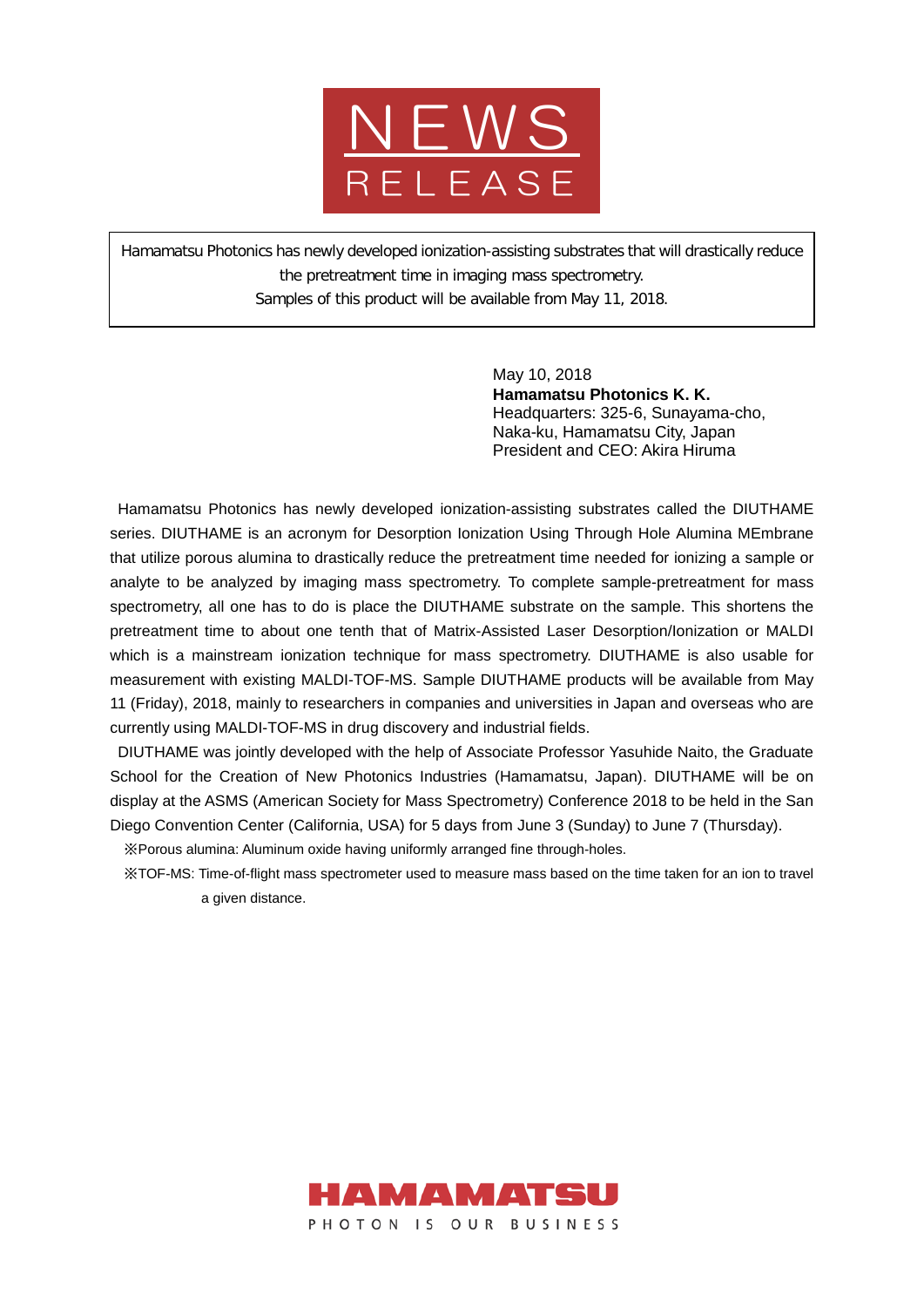#### **< Brief look at mass spectrometry >**

Mass spectrometry is a high-precision analytical technique that determines the type and quantity of atoms and molecules contained in a sample and also their molecular structures by means of ionizing the atoms and molecules in the sample by irradiation with an electron beam or laser beam or other means and then measuring the mass of each ion. A mass spectrometer basically consists of an ionizer section for ionizing a sample, an ion analyzer section for separating the ions, and an ion detector for detecting the separated ions. Mass spectrometers are combined with various ionization and ion analyzing methods depending on the sample and are used in a wide range of fields such as environment, food, chemistry, forensic medicine, and life science.



Basic principle of mass spectrometry

### **< Background of development >**

MALDI or Matrix-Assisted Laser Desorption/Ionization is a technique for ionizing a sample by irradiating it with a laser beam, used in mass spectrometry. The sample for MALDI mass spectrometry is pre-mixed with a low-molecular-weight organic compound called a matrix that absorbs the energy of the laser. Besides being able to ionize a sample without destroying the structures of biopolymers such as proteins, which has been very difficult up until now, MALDI acquires information on the mass and positions of the ions at the same time, allowing imaging mass spectrometry that simultaneously analyzes the mass and visualizes the distribution state of the components of the sample. These MALDI features make it a promising tool especially in the fields of life science and drug discovery. However, MALDI imaging mass spectrometry usually requires about 30 minutes for pretreatment for matrix preparation, applying and drying. In addition, applying the matrix uniformly on the sample requires skill. These problems show the need for another ionization technique that does not use any matrix.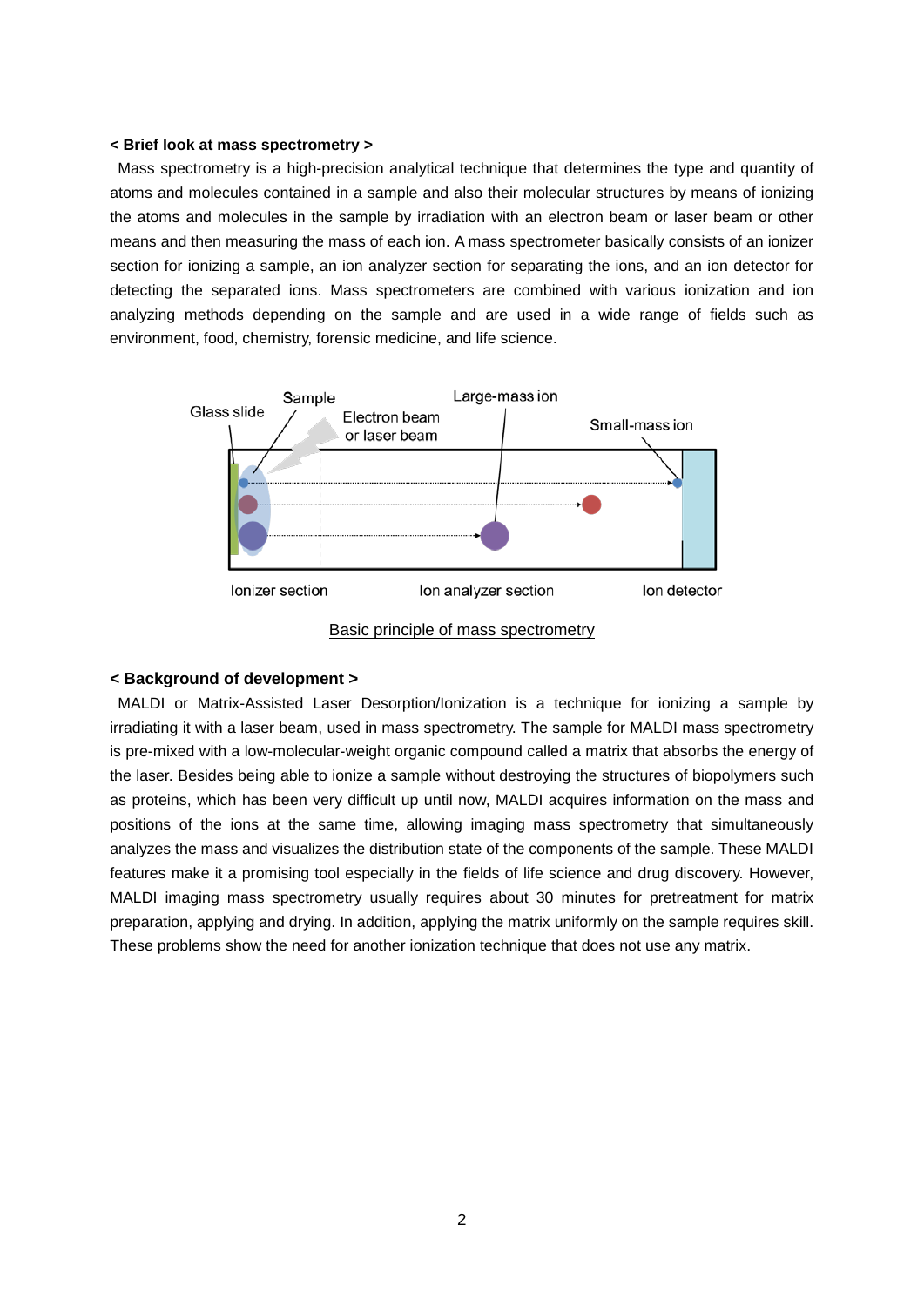### **< Overview of DIUTHAME >**

DIUTHAME is an ionization-assisting substrate using a porous alumina containing through-holes of roughly 200 nanometers (1 nanometer equals a billionth of a meter) in diameter developed for imaging mass spectrometry. When the DIUTHAME substrate is placed on a sample, the molecules in the sample rise to the surface by capillary action. Irradiating those molecules with a laser beam ionizes the molecules without destroying their structures. This ionization technique does not use any matrix and so makes sample-pretreatment easy and simple for imaging mass spectrometry. This time, in addition to DIUTHAME with an effective diameter of 17 mm for imaging mass spectrometry, we have also developed DIUTHAME with an effective diameter of 2 mm suitable for general-purpose mass spectrometry that does not need positional information. Porous alumina has already been used for coloring of aluminum sashes and other applications and we have succeeded in developing DIUTHAME by employing porous alumina as the material for ionization-assisting substrates.



※Capillary action: A phenomenon in which liquid rises in a thin tube.

In the MALDI process, ionization occurs by laser irradiation on a sample pre-mixed with matrix. In the DIUTHAME process, ionization occurs by laser irradiation on molecules in the sample that rise to the surface of the substrate due to the capillary action of the porous alumina.

DIUTHAME allows easy pretreatment by just placing the ionization-assisting substrate on a sample. The molecules in the sample then rise to the surface of the substrate while retaining the sample's positional information, and so unlike the MALDI process, there is no process for uniformly applying matrix. This ensures quick sample-pretreatment for imaging mass spectrometry, which completes in about 3 minutes and also requires no skill or experience usually needed for applying matrix, making it possible to obtain measurement results with high reproducibility. Since DIUTHAME does not use any matrix that will be ionized along with the sample, low-molecular-weight samples, which are not suitable for MALDI measurements, can also be measured with high accuracy. DIUTHAME is usable on existing MALDI-TOF-MS measurement plates and so will improve R&D efficiency in drug discovery and industrial fields where MALDI-TOF-MS is currently used. By further improving the structural design and other factors, we will continue developing new DIUTHAME products with higher ionization efficiency that will meet a wide range of expanding applications.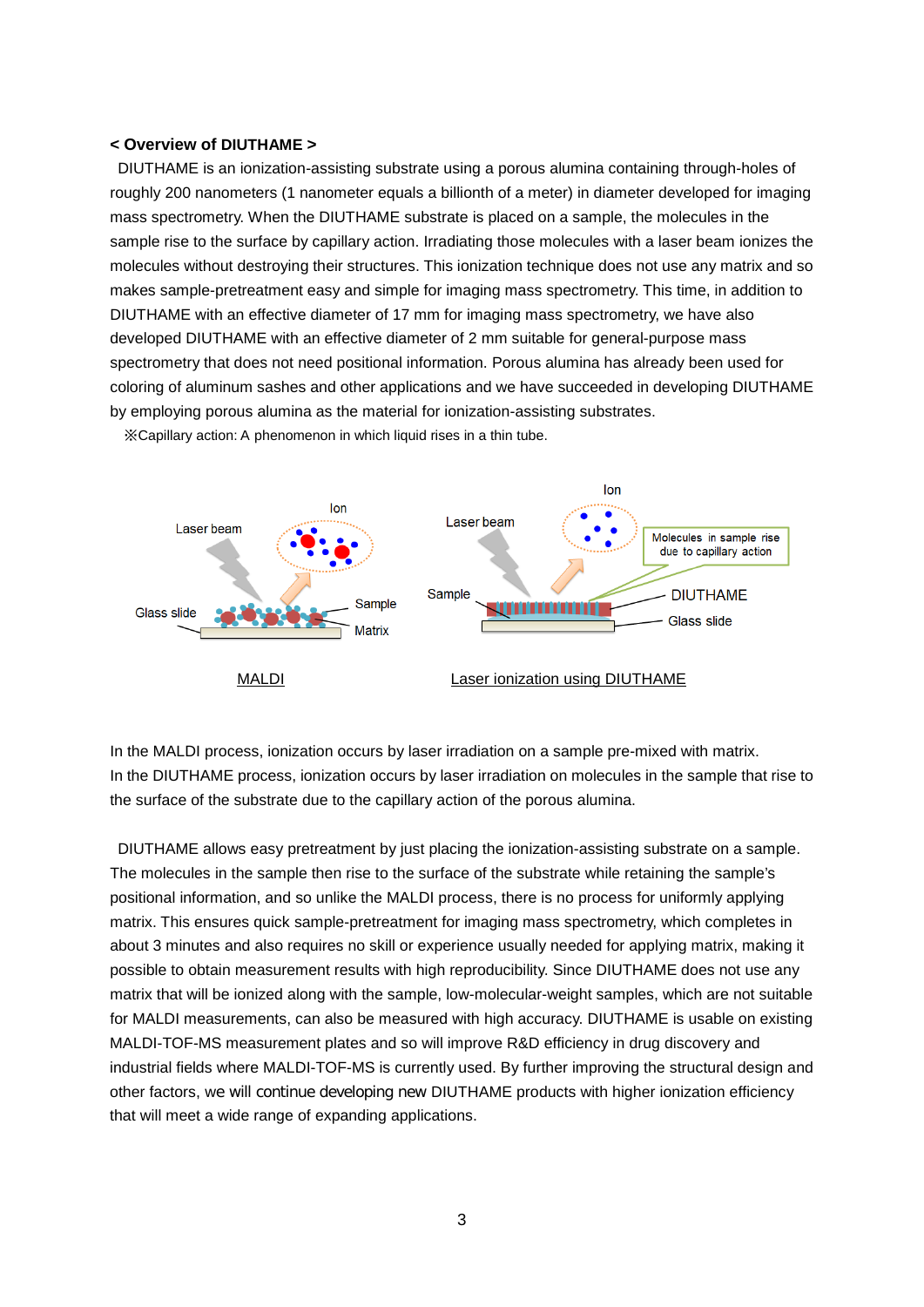## **< Features of DIUTHAME >**

- 1. Shortens the sample-pretreatment time for imaging mass spectrometry to one tenth the usual time Pretreatment for imaging mass spectrometry will be quick and easy - just place the DIUTHAME substrate on the sample. The sample-pretreatment time, which usually takes 30 minutes for MALDI, can now be shortened to about 3 minutes.
- 2. Allows imaging mass spectrometry with high reproducibility

Since pretreatment for imaging mass spectrometry quickly completes in a short time just by placing the DIUTHAME substrate on a sample, it needs no process for uniformly applying matrix such as in the case of MALDI, which requires both experience and skill. This eliminates variations in pretreatment and allows obtaining measurement results with higher reproducibility compared to MALDI imaging mass spectrometry.

# 3. Measures low-molecular-weight samples

Unlike MALDI, DIUTHAME does not use any low-molecular-weight matrix that will be ionized along with the sample. This means that it can make high-accuracy measurements of low-molecular-weight samples such as industrial materials and anti-doping drugs which are not suitable for MALDI mass spectrometry.

|  | ● Main specifications |
|--|-----------------------|
|  |                       |

| Item                       | A13331-18-1                  | A13331-3-1            | A14111-3-1           | Unit |
|----------------------------|------------------------------|-----------------------|----------------------|------|
| Applications               | Imaging mass<br>spectrometry | Mass<br>spectrometry  | Mass<br>spectrometry |      |
| Number of channels         |                              |                       | 9                    |      |
| Channel diameter           | 18                           | 3                     | 3                    | mm   |
| Minimum effective diameter | 17                           | 2                     | 2                    | mm   |
| Dimensions (WxLxD)         | $30\times20\times0.3$        | $25\times10\times0.3$ | 27×16×0.3            | mm   |